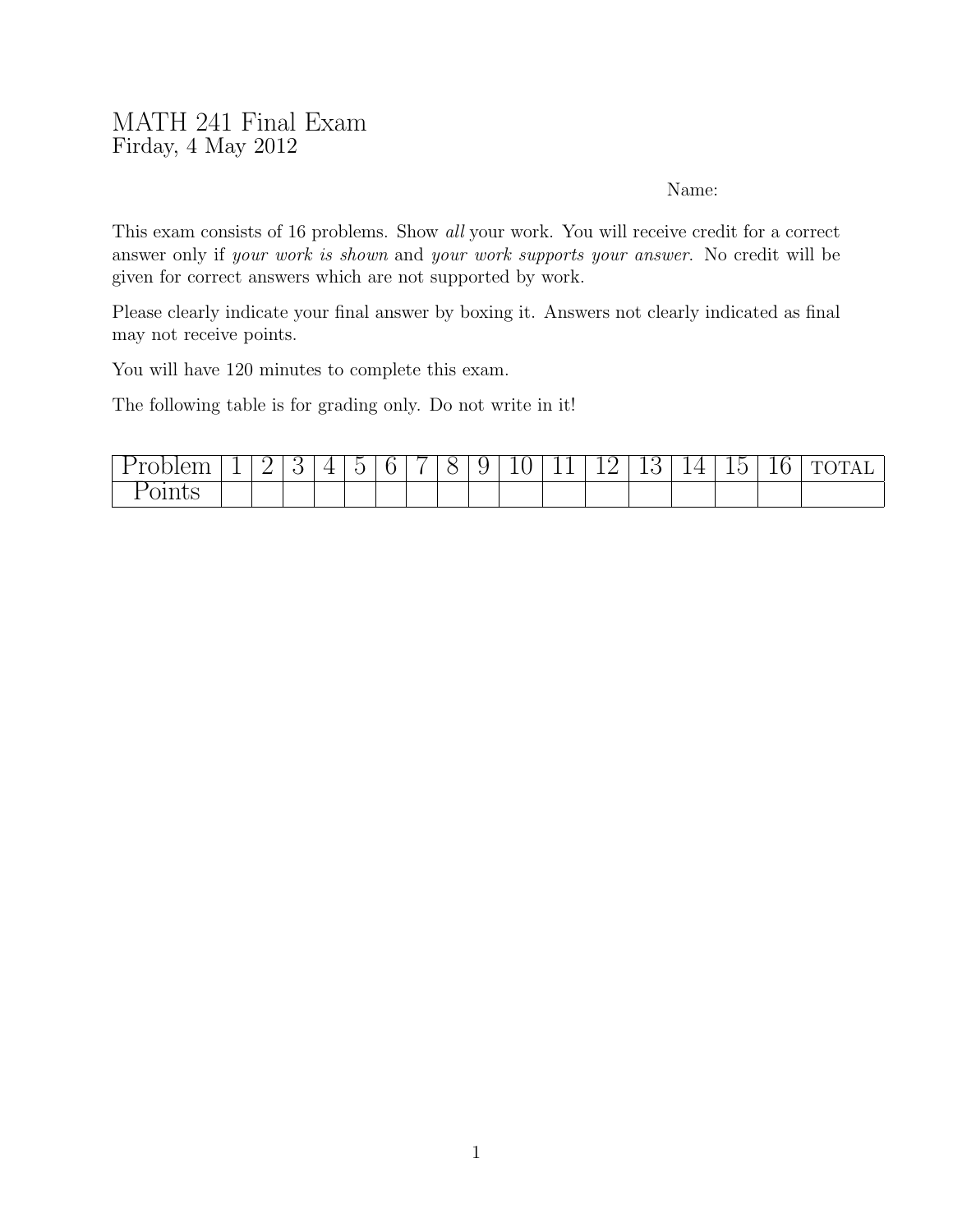1. Is the function  $\tanh z = \frac{\sinh z}{\cosh z}$  $\frac{\sinh z}{\cosh z}$  periodic? If so, find its period.

- 2. TRUE or FALSE. For each part, indicate whether the statement is true or false. You do not need to give a formal argument, but you should indicate your reasoning.
	- (a) If  $u(x, y)$  is a function which satisfies Laplace's equation in a rectangle  $a < x <$  $b, c < y < d$ , and  $u(a, y) = u(b, y) = u(x, c) = u(x, d) = 0$ , then  $u(x, y) = 0$  in the rectangle.

(b) 
$$
\text{Ln}((1+i)(1-i)) = \text{Ln}(1+i) + \text{Ln}(1-i)
$$

(c) 
$$
\text{Ln}((1+i)(-1+i)) = \text{Ln}(1+i) + \text{Ln}(-1+i)
$$

(d) 
$$
\exp((1+i)+(-1+i)) = \exp(1+i)\exp(-1+i)
$$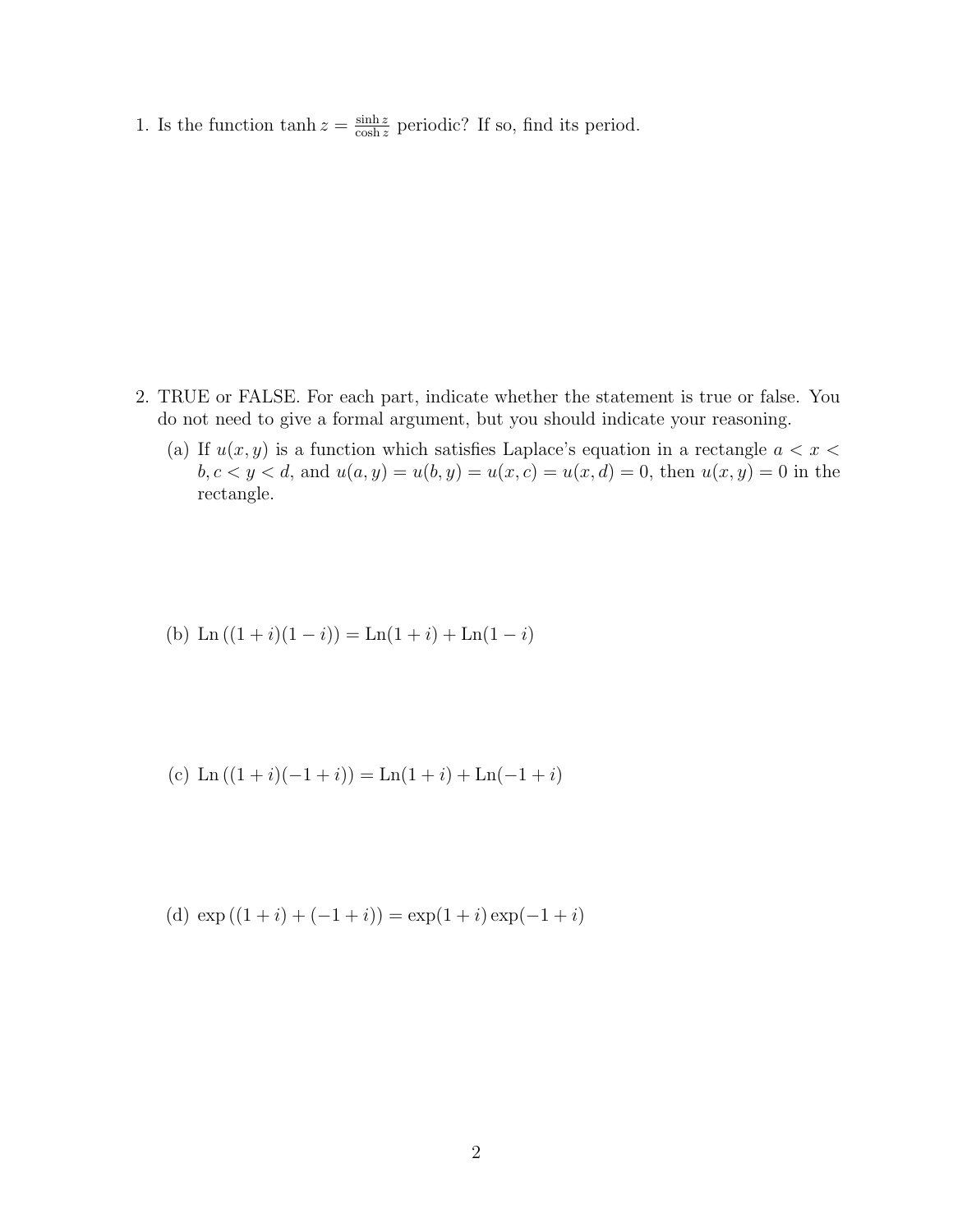3. Find a solution  $u(x, y)$  of the boundary-value problem for Laplace's equation on the rectangle  $\{(x, y) | 0 < x < \pi, 0 < y < 1\}$ :

$$
\begin{cases}\n\frac{\partial^2 u}{\partial x^2} + \frac{\partial^2 u}{\partial y^2} = 0\\ \n\frac{\partial u}{\partial x}(0, y) = \frac{\partial u}{\partial x}(\pi, y) = 0\\ \n u(x, 0) = 0\\ \n u(x, 1) = \sin^2(3x)\n\end{cases}
$$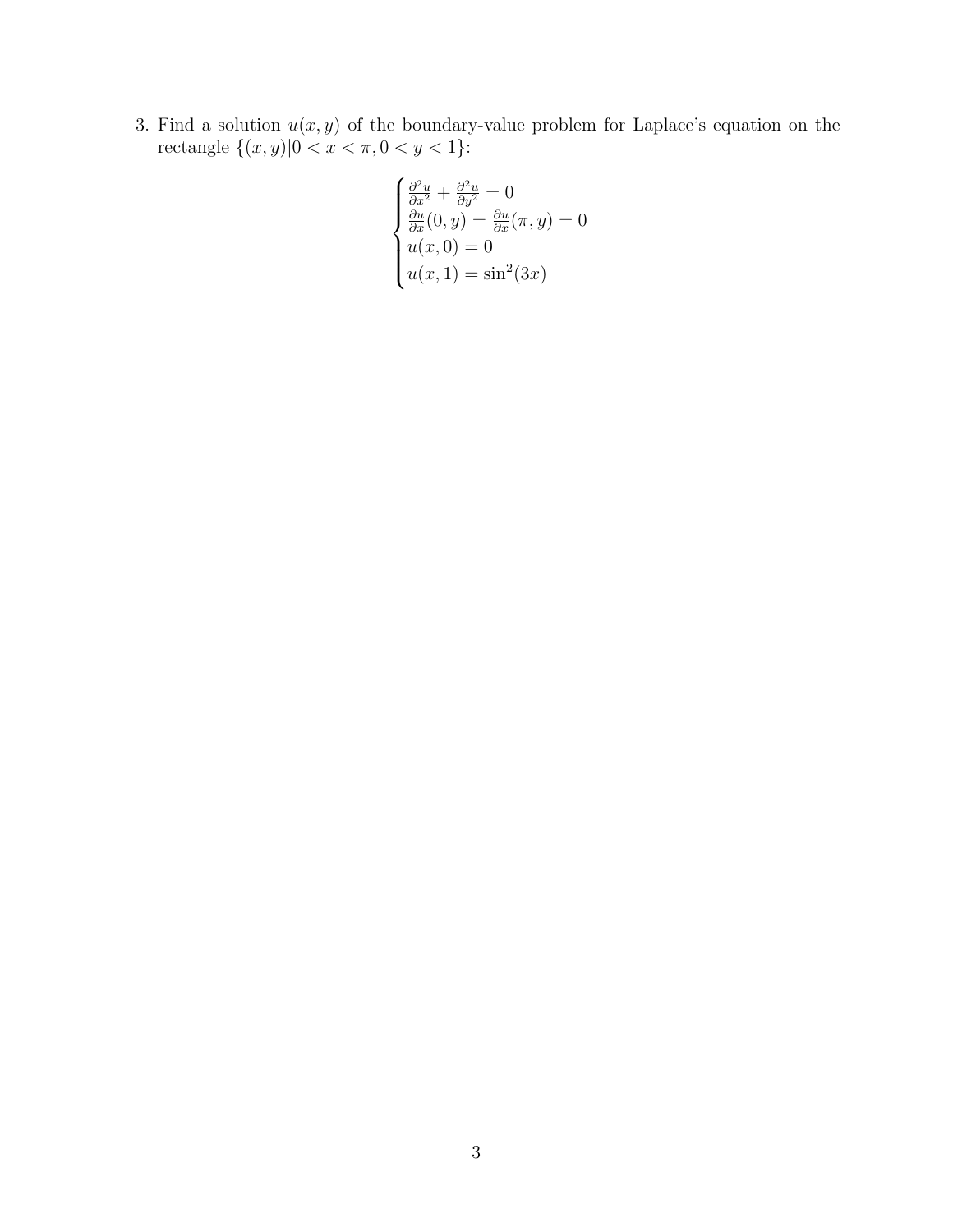4. Find a solution  $u(x, t)$  of the initial-value problem for the heat equation on the half-line  $x > 0$ :  $\overline{ }$ 

$$
\begin{cases}\n\frac{\partial u}{\partial t} = 2 \frac{\partial^2 u}{\partial^2 x} \\
u(0, t) = 0 \\
u(x, 0) = \begin{cases}\n0 & 0 < x < 5 \\
\pi & 5 \leq x < 10 \\
0 & x \geq 10\n\end{cases}\n\end{cases}
$$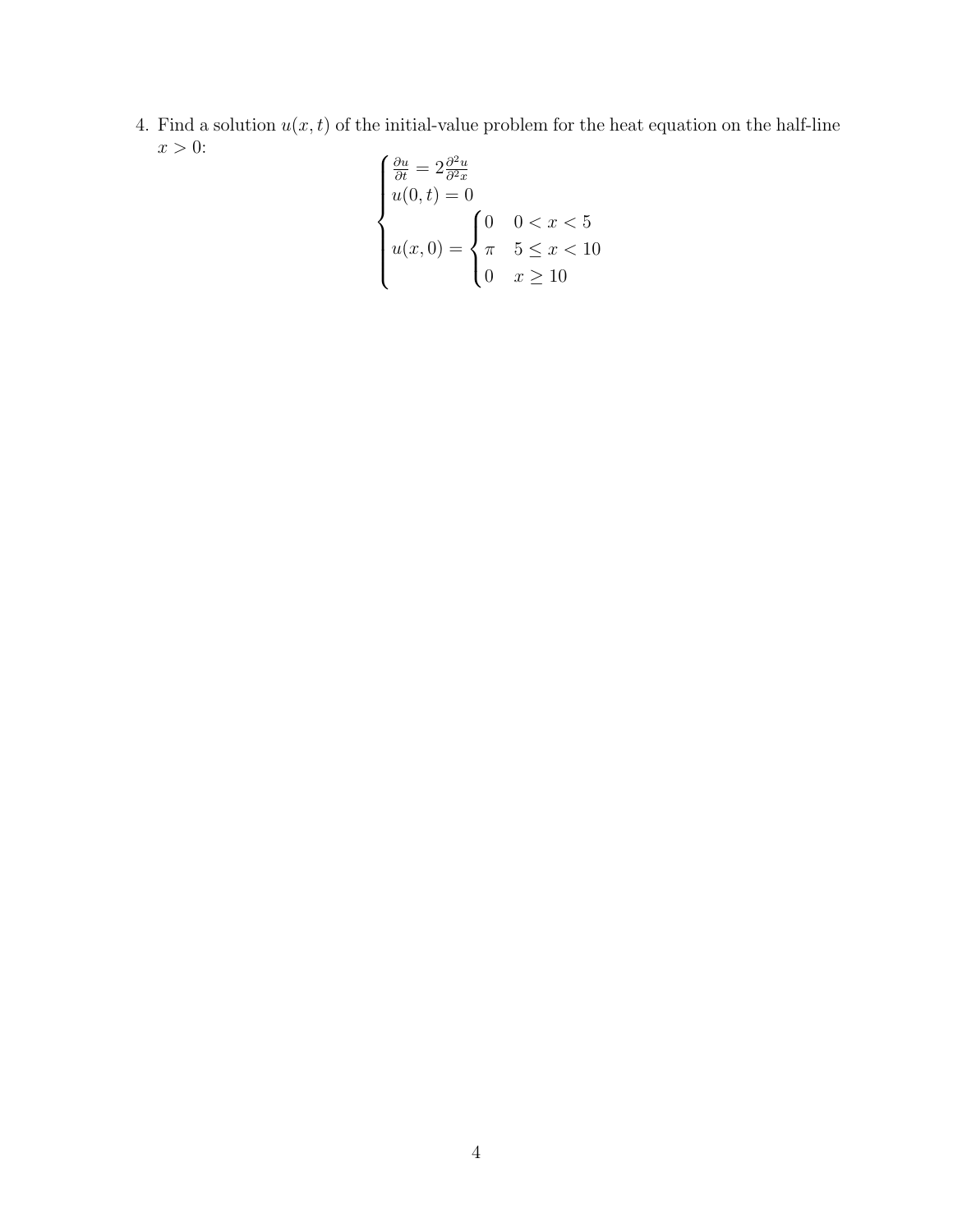5. In the Fourier series expansion of  $f(x) = x - 1$  on  $(-1, 1)$ , (a) Find the coefficient on the term  $sin(3\pi x)$ .

(b) At  $x = 1$ , to what value does the Fourier series converge?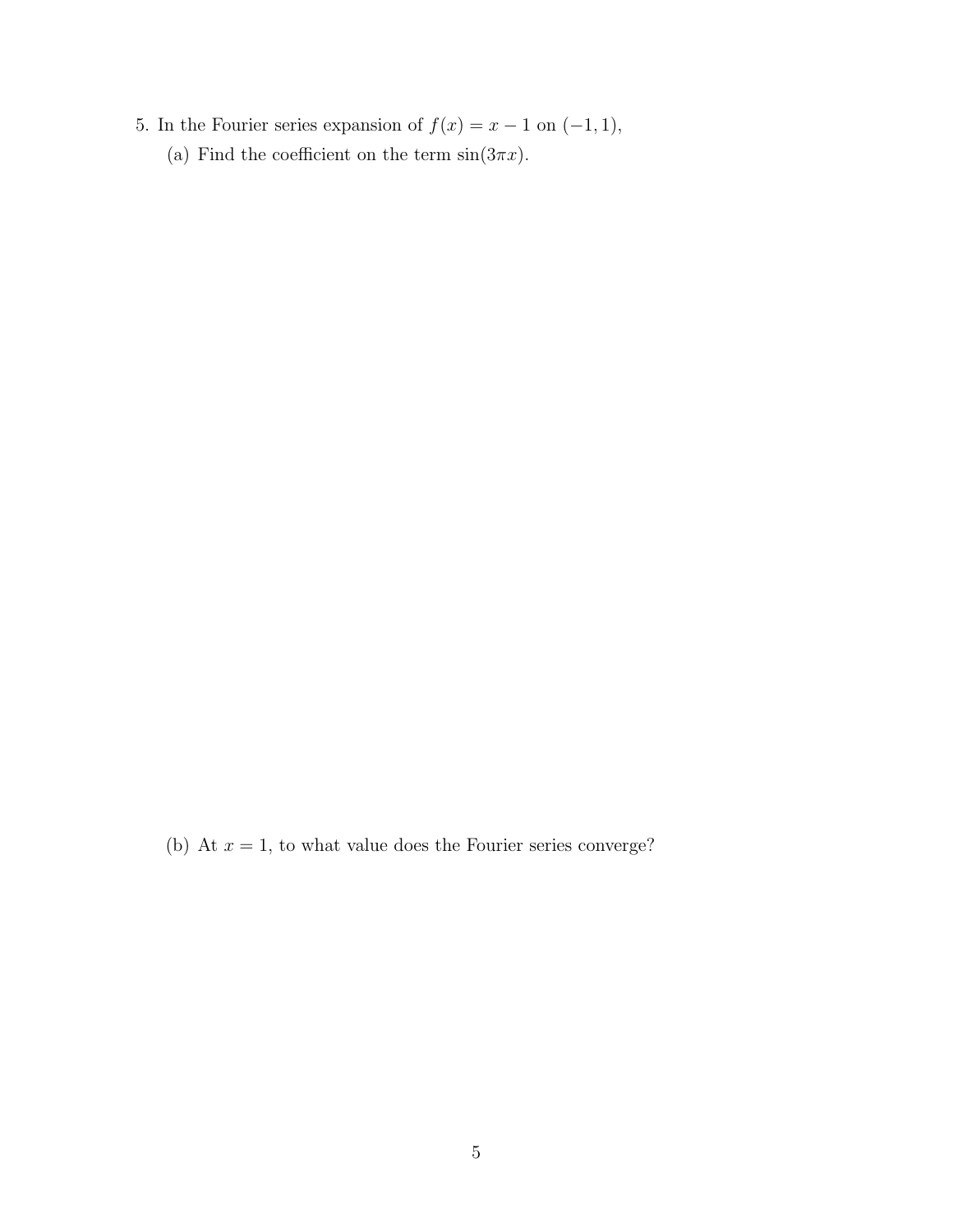6. Find the eigenvalues and eigenfunctions of the Sturm-Liouville problem

$$
\begin{cases}\nx^2y'' + xy' + \lambda y = 0 \\
y'(1) = 0 \\
y(e) = 0\n\end{cases}
$$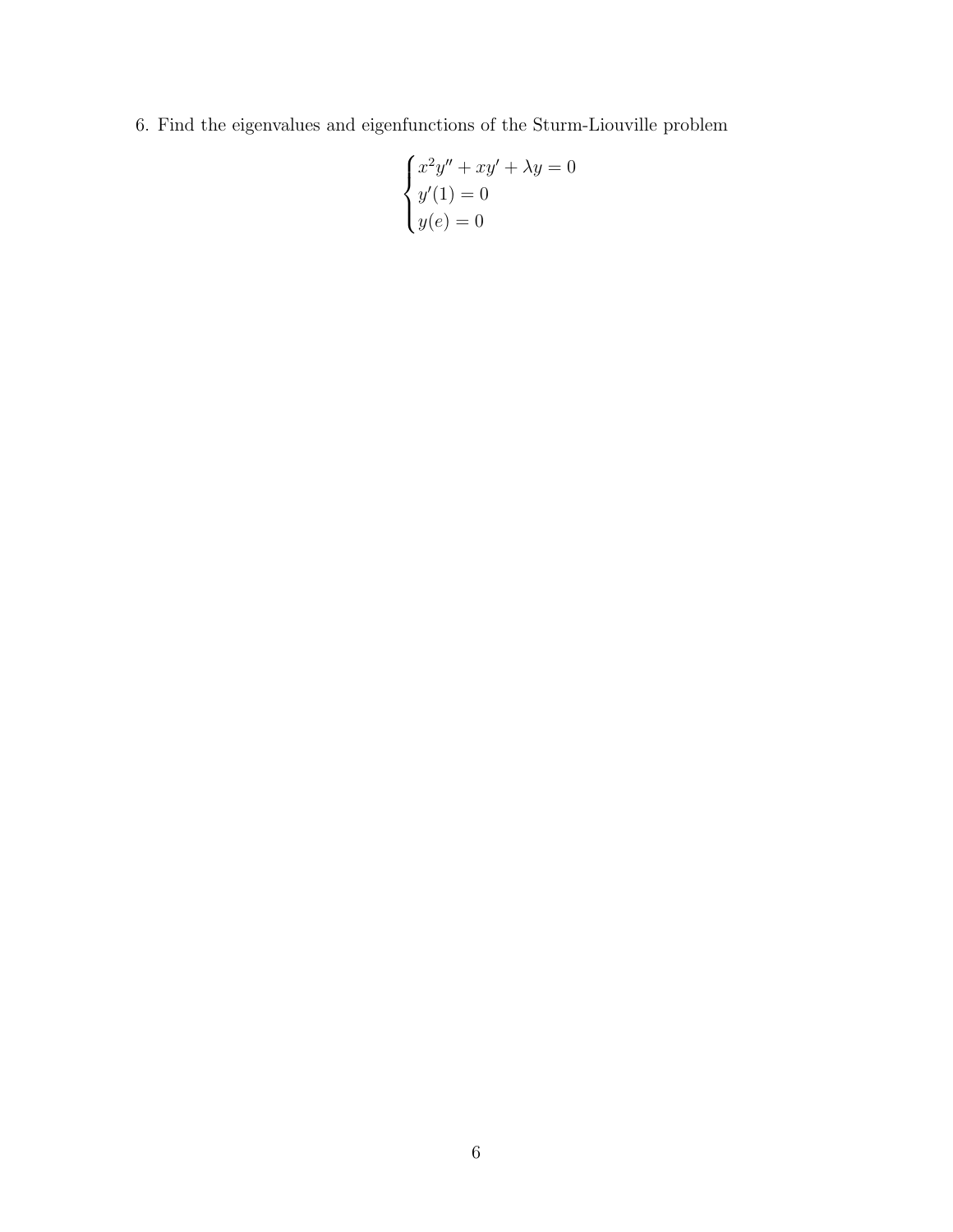7. The steady-state temperature  $u(r, \theta)$  in a semicircular plate is determined from the boundary-value problem

$$
\begin{cases} \frac{\partial^2 u}{\partial r^2} + \frac{1}{r} \frac{\partial u}{\partial r} + \frac{1}{r^2} \frac{\partial^2 u}{\partial \theta^2} = 0 & 0 < \theta < \pi, \quad 0 < r < 2\\ u(2, \theta) = u_0 & 0 < \theta < \pi\\ u(r, 0) = u(r, \pi) = 0 & 0 < r < 2 \end{cases}
$$

where  $u_0$  is a constant. Solve for  $u(r, \theta)$ .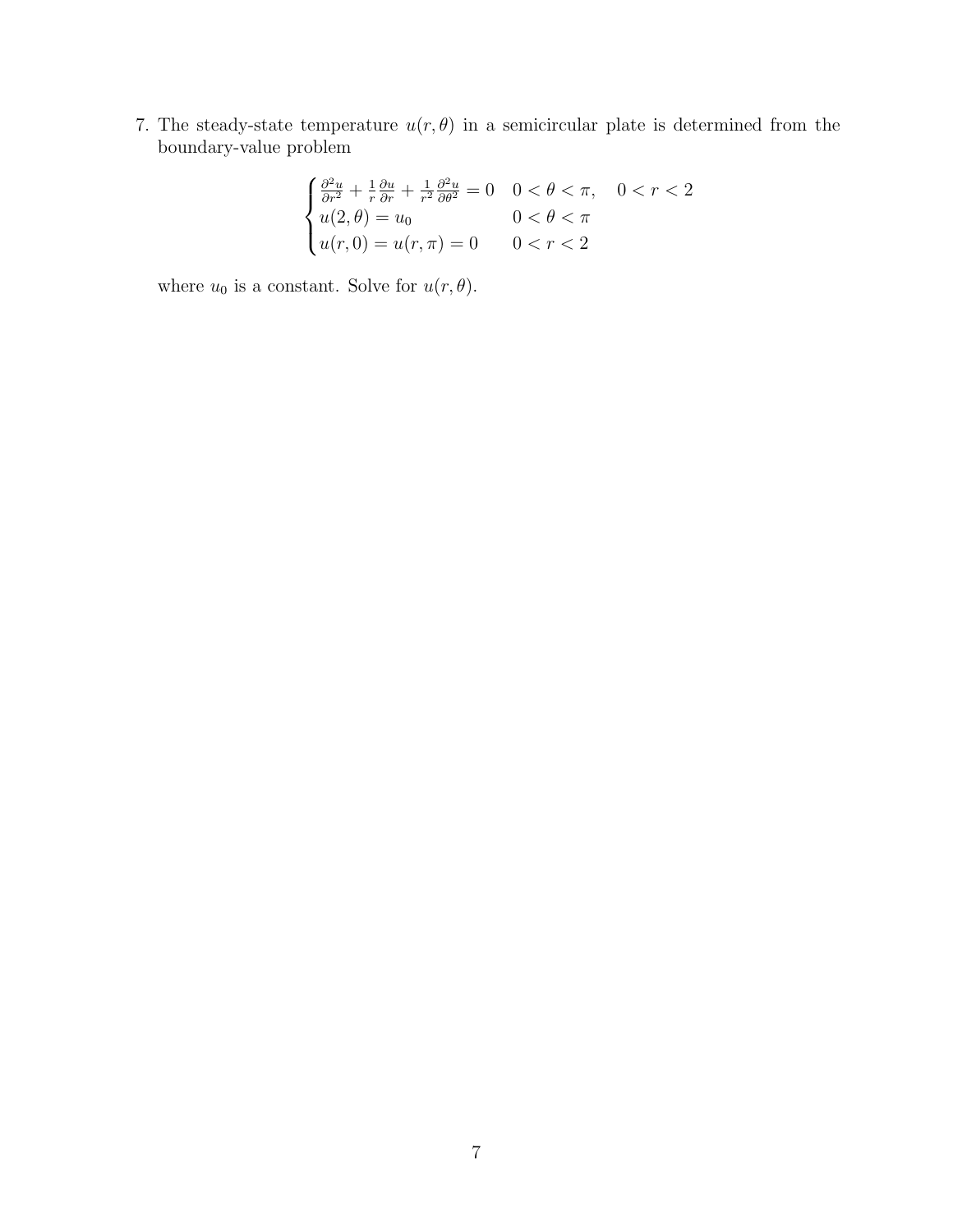8. Based on the given information, setup the corresponding boundary-value problem of the steady-state temperature  $u$  in a circular cylinder. The cylinder has radius 1 and height 2. The temperature  $u$  has radial symmetry. The lateral side is kept at temperature zero. The top  $z = 2$  is kept at temperature  $u_0$ . The base  $z = 0$  is insulated.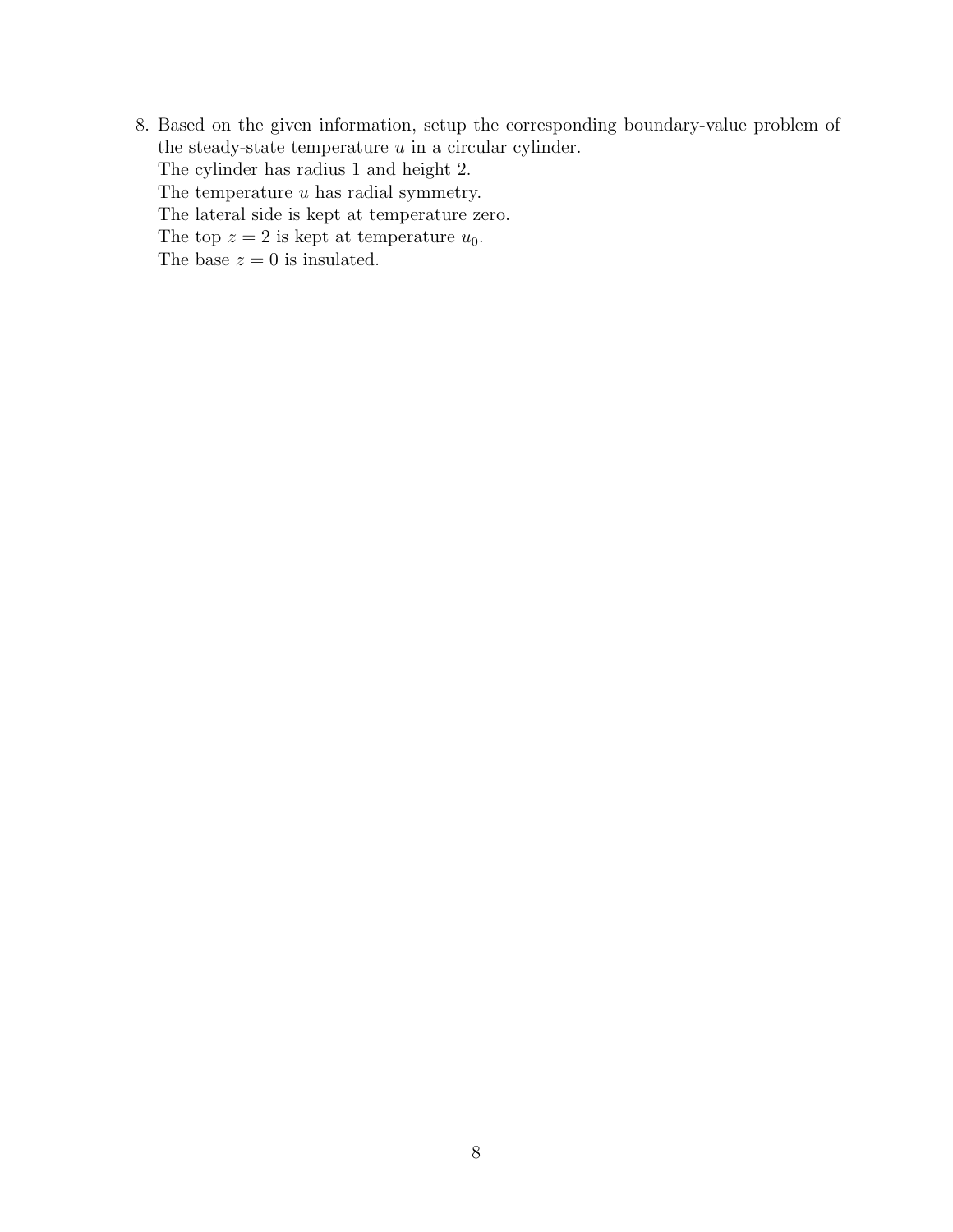9. Evaluate  $\oint$  $\mathcal{C}_{0}^{0}$ 1  $\frac{1}{(z-1)^2(z-2)}$ dz, where C is the circle  $|z|=3$  with counterclockwise orientation.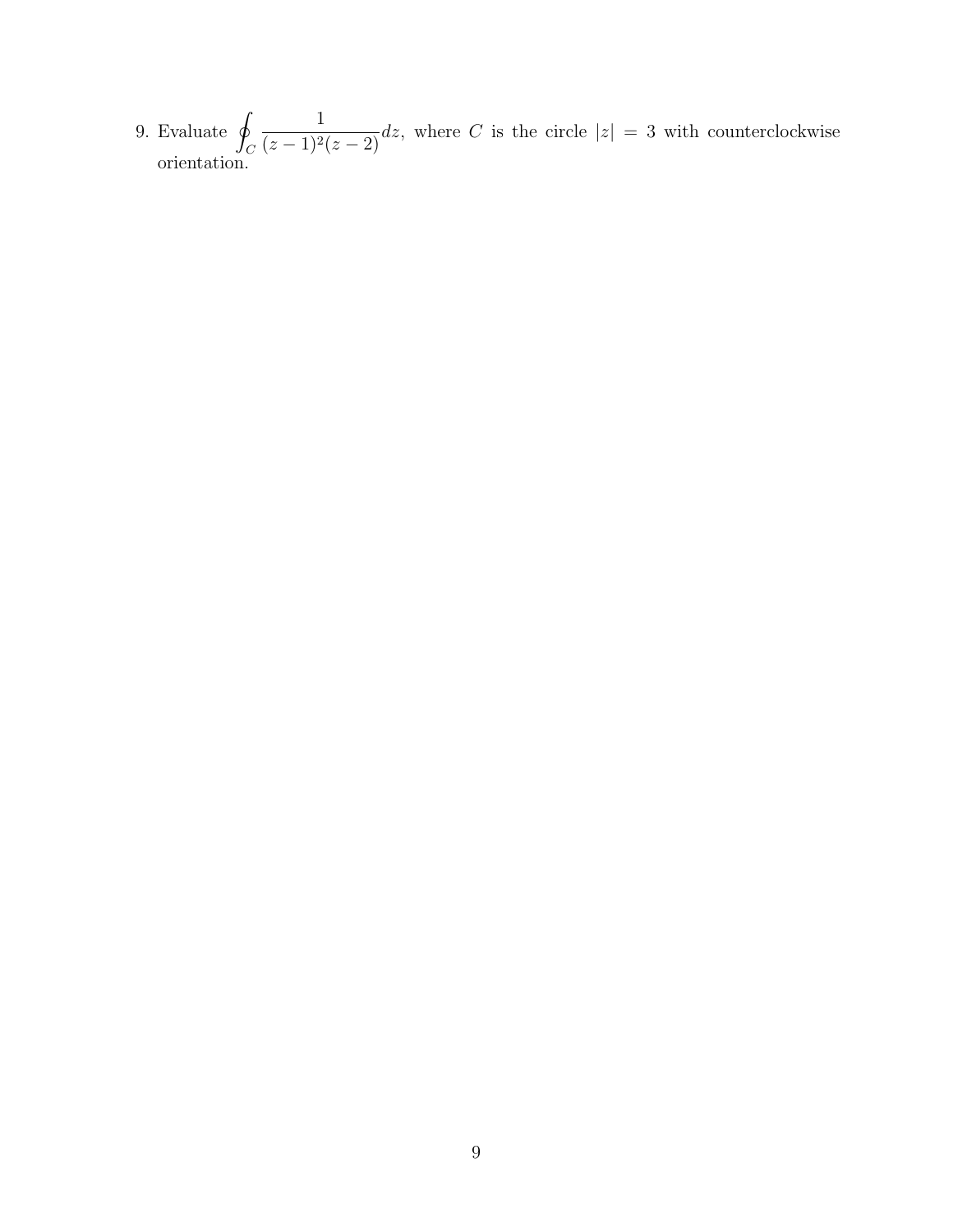10. Evaluate 
$$
\int_C ze^z dz
$$
, where C is  $z(t) = 2t^3 + i(t^4 - 4t^3 + 2)$ ,  $-1 \le t \le 1$ .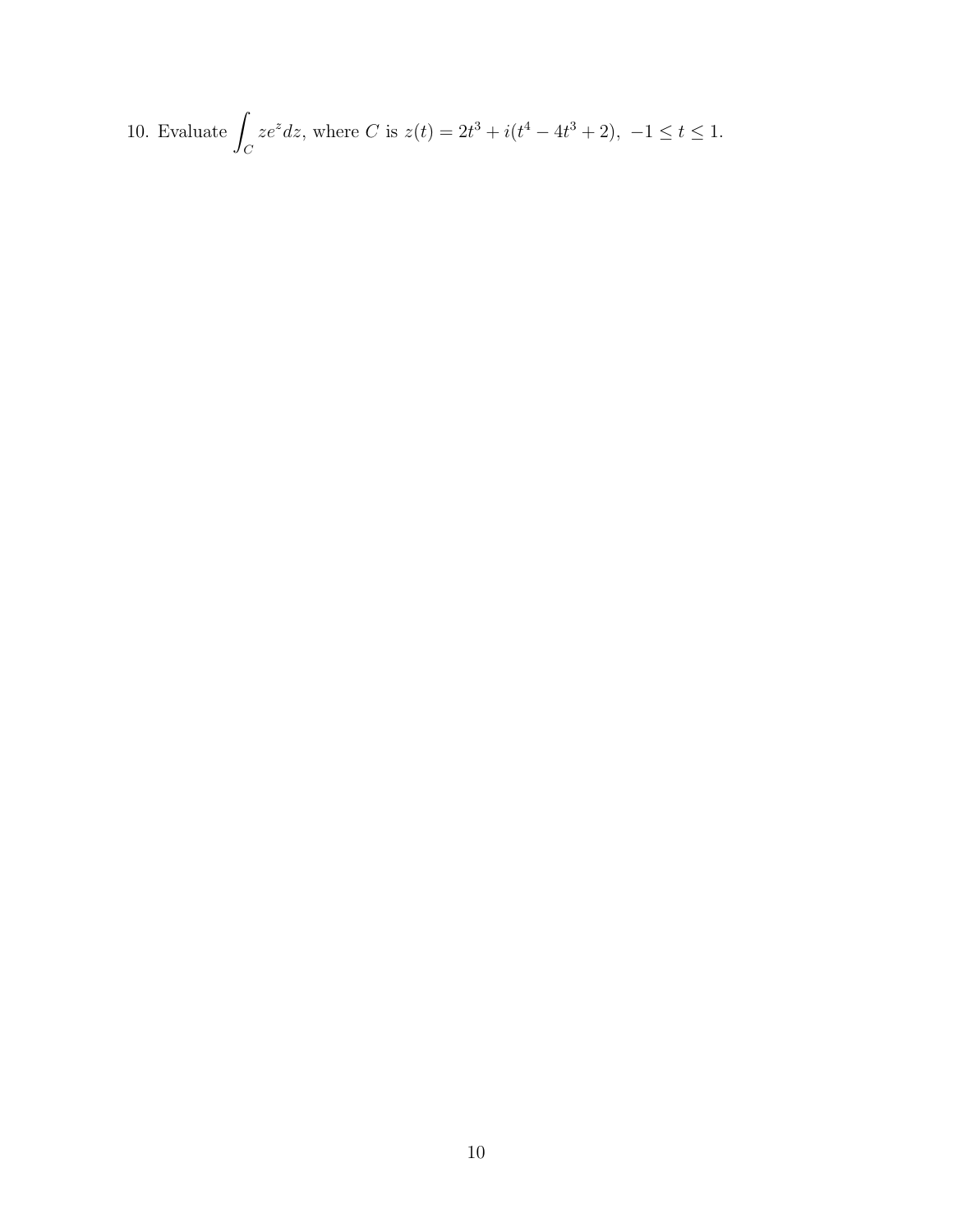- 11. Find the Laurent series expansion of  $f(z) = \frac{1}{z-2}$  $\frac{z^2-1}{\sqrt{2}}$ 
	- (a) which is valid for z with  $|z+i| < \sqrt{2}$ .

(b) which is valid for z with  $|z + i|$ √ 2.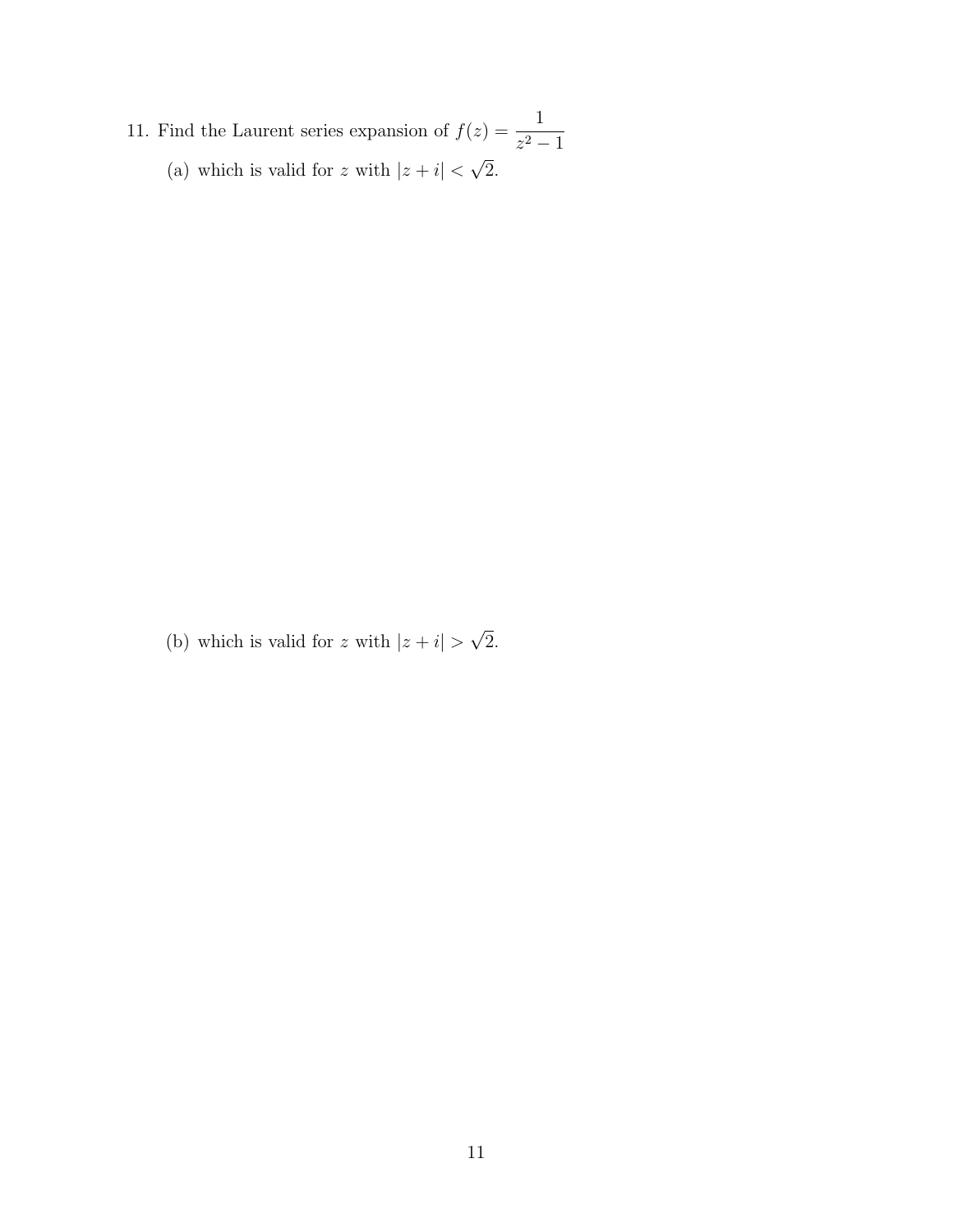$12. \,$  Evaluate the integral

$$
\int_0^{2\pi} \frac{\cos 2\theta}{5 + 3\cos \theta} \, d\theta
$$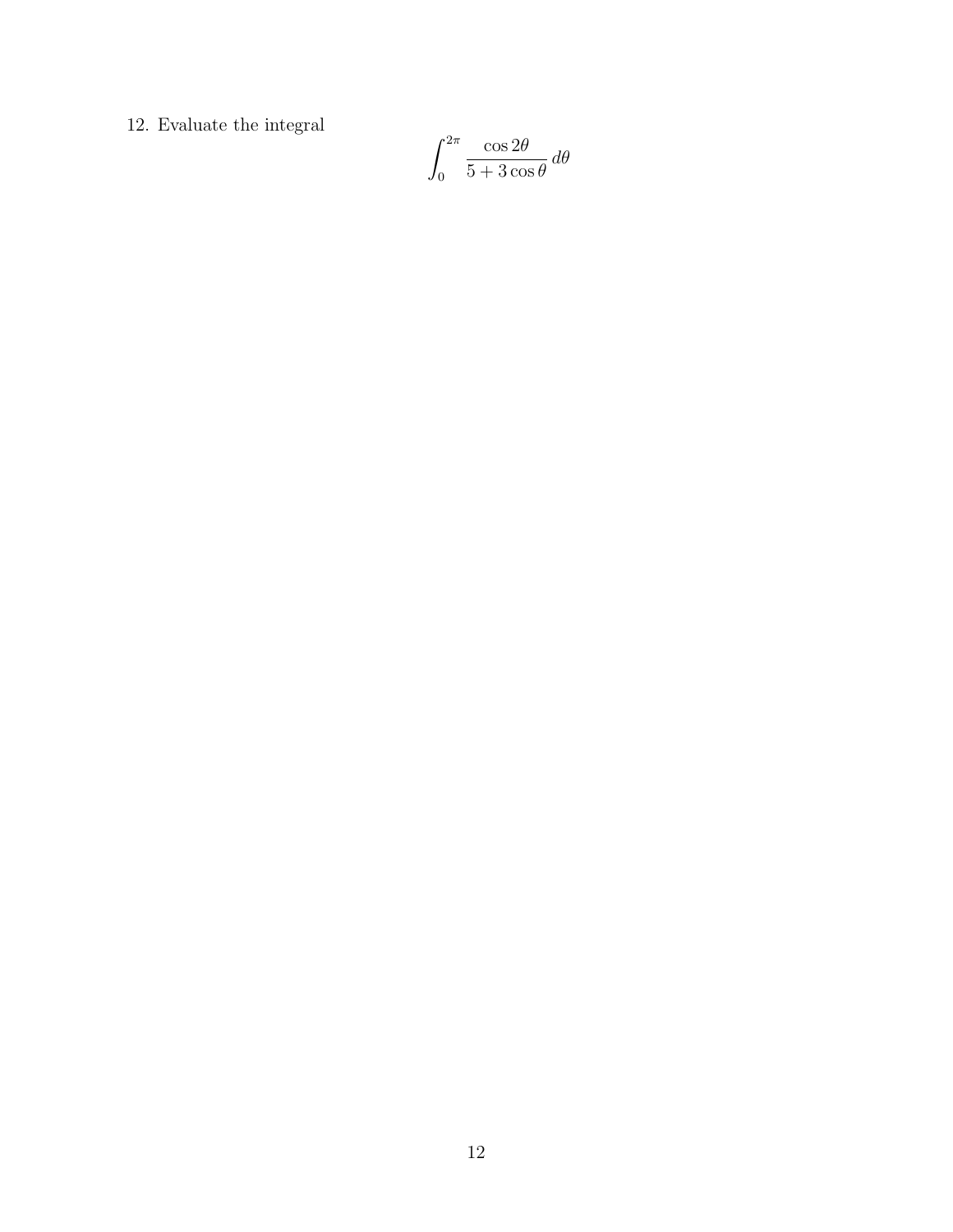13. Evaluate the integral

$$
P.V. \int_{-\infty}^{\infty} \frac{x^2}{1+x^4} \, dx.
$$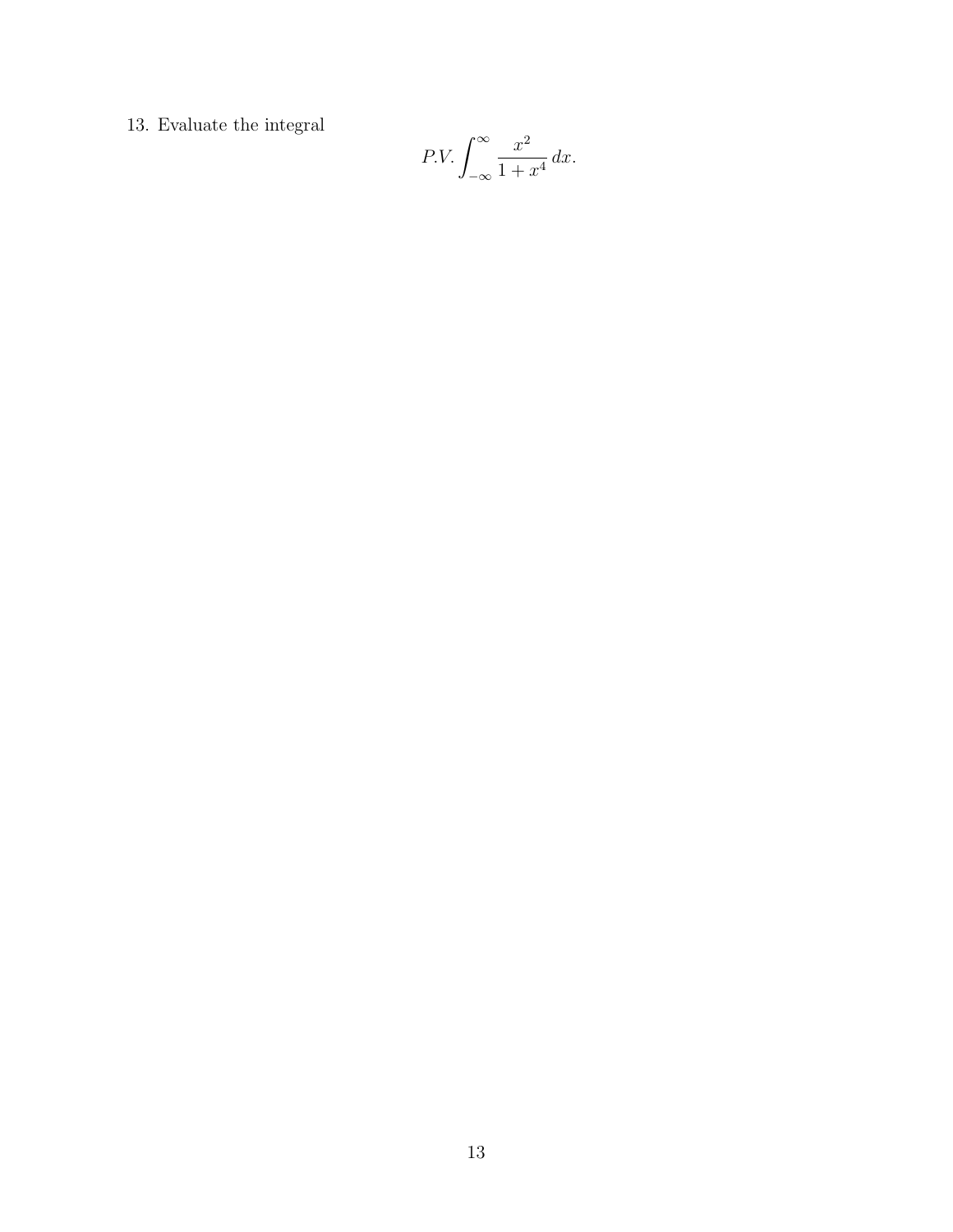14. Find the residue of

 $\frac{1}{z \sin z}$ 

at  $z=0$ .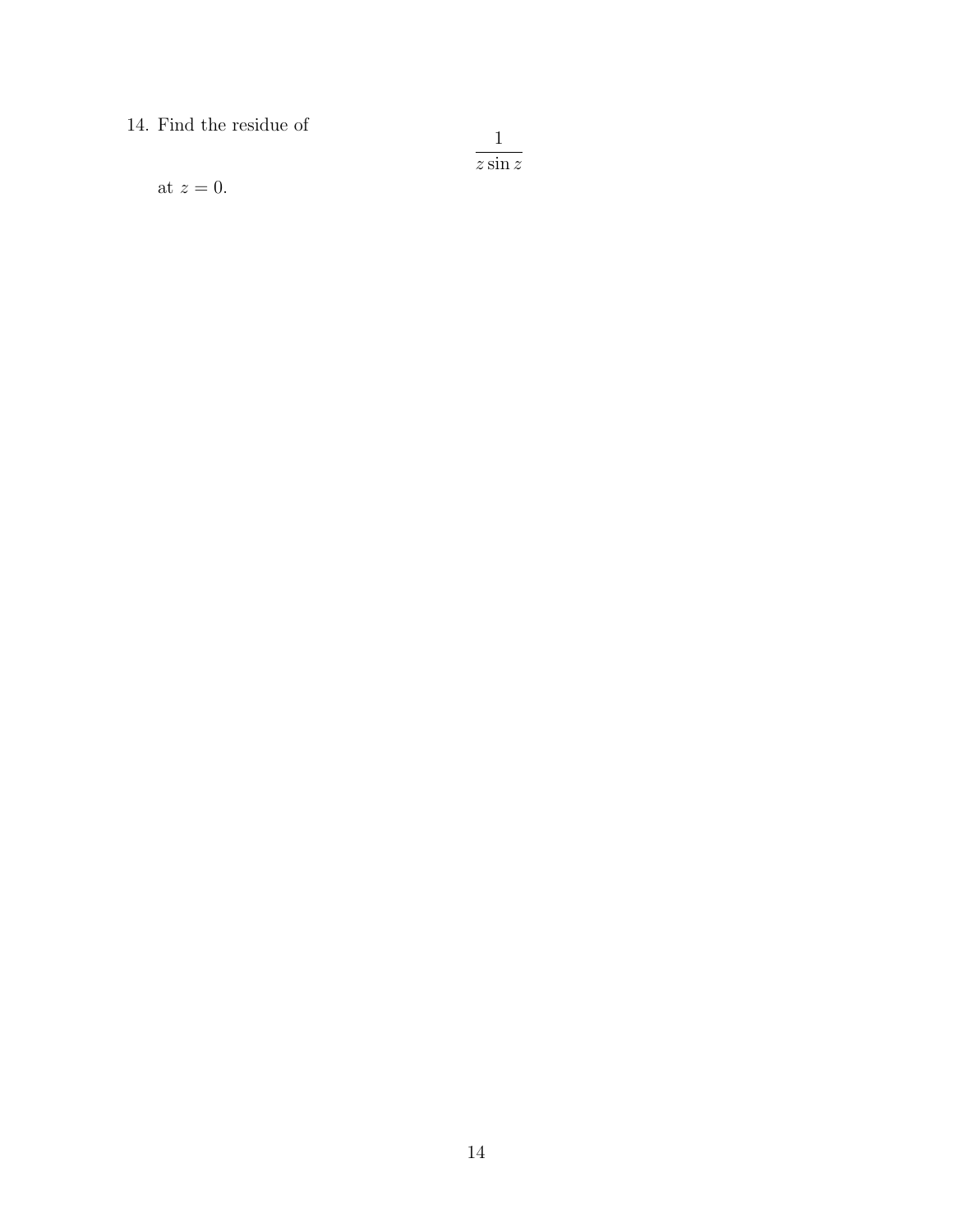15. Let  $f(x+iy) = x^2y^2 + i\frac{2}{3}$  $rac{2}{3}xy^3$ . (a) For which  $z = x + iy$  does  $f$  satisfy the Cauchy-Riemann equations?

(b) For which  $z$  is  $f$  analytic?